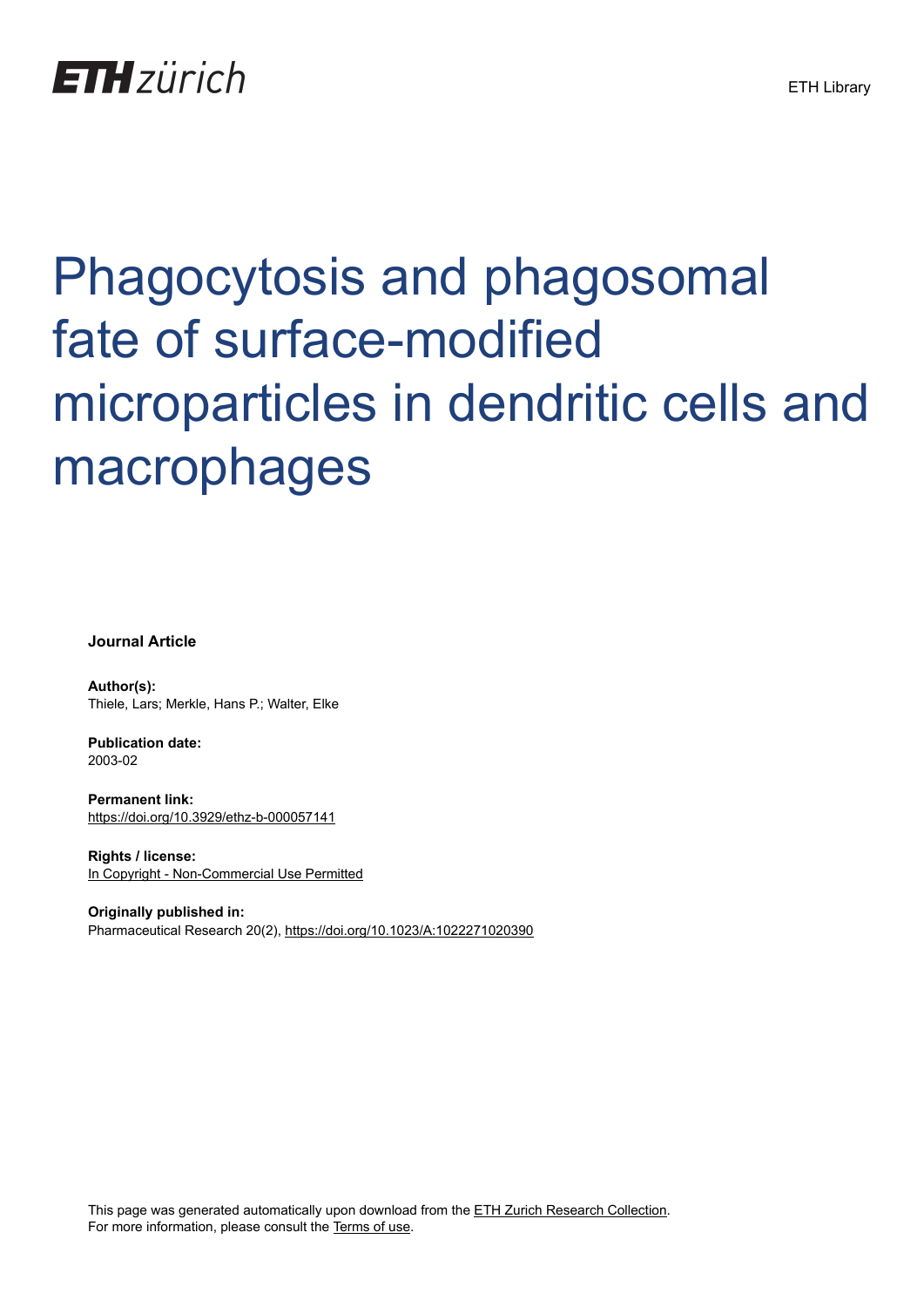# **Phagocytosis and Phagosomal Fate of Surface-Modified Microparticles in Dendritic Cells and Macrophages**

# Lars Thiele,<sup>1</sup> Hans P. Merkle,<sup>1</sup> and Elke Walter<sup>1,2</sup>

#### *Received October 7, 2002; accepted November 1, 2002*

*Purpose.* We compared cationic, polyamine-coated microparticles (MPs) and anionic, protein-coated MPs with respect to their phagocytosis and phagosomal fate in dendritic cells (DCs) and macrophages  $(M\Phi)$ .

*Methods.* Polystyrene MPs were surface modified by covalent coupling with fluorescein isothiocyanate-labeled polyamines or proteins. Phagocytosis of MP and the pH of their intracellular microenvironment was assessed in human-derived DCs and MФ in a fluorescence plate reader. Visualization of MP phagocytosis in DCs was performed by transmission electron microscopy.

*Results.* Phagocytosis of bovine serum albumin-coated MPs was low with significant differences between DC and MΦ, whereas phagocytosis of IgG-coated MPs was significantly enhanced in both cell types. Phagocytosis of both particle types resulted in an acidified phagosomal microenvironment (pH 4.6–5.1). In contrast, cationic, polyamine-coated MPs were equally phagocytosed by  $DCs$  and  $M\Phi$  to a high extent and showed lower degrees of acidification (pH 6.0–6.8) in the phagosomal microenvironment. Transmission electron microscopy examination demonstrated all phagocytosed particles to be surrounded by a phagosomal membrane, which was more tightly apposed to the surface of cationic MPs and more loosely to bovine serum albumin-coated MPs.

*Conclusion.* Phagocytosis of cationic, polyamine-coated MPs is suggested to lead to diminished phagosomal acidification. Thus, cationic MP are potential carriers that may display beneficial features for the intracellular delivery of immunomodulating therapeutics and their protection against lysosomal degradation.

**KEY WORDS:** dendritic cells; macrophages; surface-modified microparticles; phagocytosis, intracellular fate.

# **INTRODUCTION**

The internalization of particles in the micrometer range, i.e., microparticles (MP), is a special feature of phagocytic cells and has recently received high interest to enable targeted delivery of therapeutics into dendritic cells (DCs) and macrophages ( $M\Phi$ ; 1–3). DCs and  $M\Phi$  are professional antigenpresenting cells and, thus, represent targets for the delivery of vaccines (4,5). Particularly, DC were found to elicit T-cell responses that were up to 3000 times stronger than those observed with M $\Phi$ . In addition, DCs feature unique capabilities to modulate the immune system toward immunity or tolerance (6,7). Upon phagocytosis, antigens associated to MPs have been shown to elicit strong cytotoxic T-cell responses (8,9), being a consequence of their access to the MHC class I pathway of presentation (10–13). In this context, the advantage of MP-associated antigens over soluble antigens appears to result from at least the following two factors: 1) the opportunity to internalize large quantities of antigen when embodied in MP, and 2) their prolonged release and thus more efficient presentation as compared with a short-lived bolus of antigen delivered in soluble form.

Phagocytosis of MPs as well as the presentation of MPassociated antigens have been demonstrated to be strongly influenced by the chemical and physical nature of the MPs (3,14–16). To initiate phagocytosis, the MP surface needs to stimulate binding to the cellular membrane, which subsequently sets off internalization into the cell. Recent studies revealed that particularly MPs displaying a positive surface charge were subject to efficient phagocytosis by both  $M\Phi$  and DCs (14,17). Interestingly, although the phagocytosis activity of DCs is generally considered to be lower than that of more efficient phagocytes, such as  $M\Phi$ , the phagocytosis of cationic MPs by DCs has been demonstrated to measure up with M $\Phi$ (4,5,14,18,19).

Phagocytosis leads to the intracellular entrapment of MPs in phagosomes, which mature under the influence of acidification, resulting from their fusion with lysosomes by forming so-called phagolysosomes (20). The process of phagosome maturation has been shown to relate to the degree of apposition of the phagosomal membrane to the entrapped MPs (20–22). There are two alternatives. The first is hydrophilic MPs, entrapped in spacious phagosomes with the phagosomal membrane and in loose contact to the MP surface, are subjected to rapid fusion with lysosomes. The second is mycobacteria or hydrophobic latex particles were observed to resist rapid fusion with lysosomes, which was suggested to be caused by their tight apposition to the phagosomal membrane (21).

MPs carrying positively charged surfaces may be obtained by coating them with cationic excipients owing to the protonation of their amino groups (23–25). Because of their buffer capacity, these compounds have been suggested to delay phagosomal acidification (26) and subsequently cause impaired fusion with lysosomes or even deliver particleassociated antigens to the cytosol. Cytosolic delivery of antigens or DNA vaccines represents an important prerequisite for antigen presentation via the major histocompatibility complex class I to specifically stimulate cytotoxic T lymphocyte response.

For the first time, this study aims to investigate the influence of positively charged MPs on their phagocytosis and subsequent intracellular fate in DCs and MΦ. Moreover, for comparison with positively charged MPs, we also studied MPs with various other surface modifications that were expected to cause either unspecific or receptor-mediated phagocytosis. The various MP surfaces were characterized for charge and hydrophobicity, and the phagocytosis of the respective MPs was assessed with human blood-derived DCs and  $M\Phi$  by using an automated fluorescence plate reader. By the same methodology, we determined the intracellular pH in the microenvironment of phagocytosed MP using the pH-dependent intensity of a fluorescence signal to probe the phagosomal pH. Additionally, we used transmission electron microscopy (TEM) to study the mechanisms of phagocytosis and assess the residence of phagocytosed MP.

<sup>1</sup> Department of Applied BioSciences, Swiss Federal Institute of Technology Zurich (ETH), Winterthurerstrasse 190, CH-8057 Zurich, Switzerland.

<sup>&</sup>lt;sup>2</sup> To whom correspondence should be addressed. (e-mail: elke walter@ gmx.net)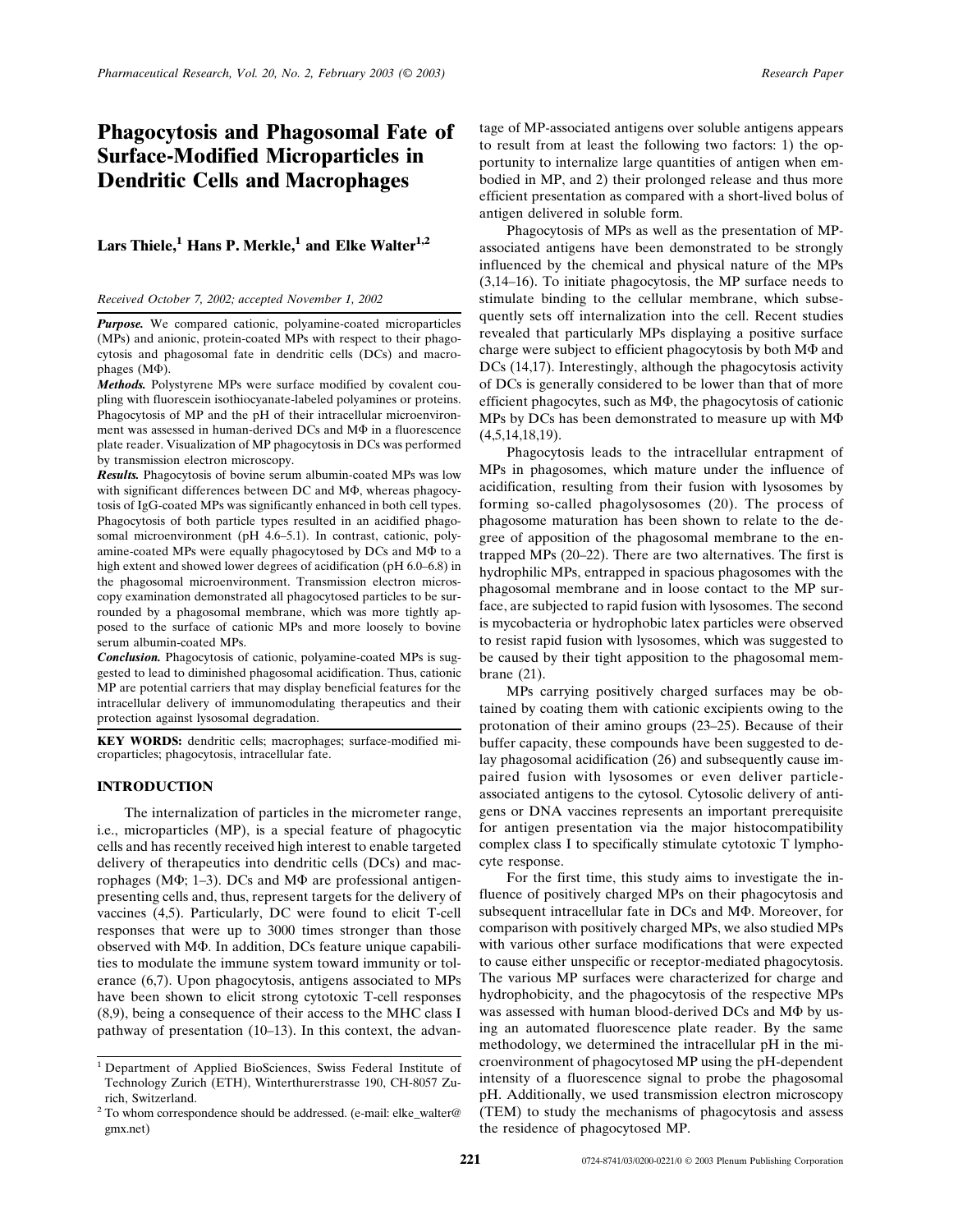# **MATERIALS AND METHODS**

#### **Materials**

Poly-L-lysine hydrobromide (PLL 29, mean molecular weight [MW] 29 kDa and PLL 99, mean MW 99 kDa), fluorescein isothiocyanate (FITC), bovine serum albumin (BSA), human IgG, and phosphate-buffered saline (PBS, pH 7.4) were purchased from Sigma, Buchs, Switzerland. Polyethylenimine (PEI, MW 600,000–1,000,000) was obtained from Fluka, Buchs, Switzerland. Trypan blue was obtained from Merck AG, Darmstadt, Germany. Materials for cell culture experiments were obtained from Life Technologies, Basel, Switzerland. All other chemicals used were of analytical grade unless otherwise specified and obtained from Fluka, Buchs, Switzerland.

#### **Surface Modification of MPs**

Surface modified MPs were obtained by covalent conjugation of carboxylated polystyrene MPs  $(1.0 \mu m)$  in diameter, Polybead<sup>TM</sup>, Polysciences, Eppelheim, Germany) with IgG, BSA, PLL, or PEI  $(50 \mu g/mg)$  MP) using the carbodiimide method (data sheet #238 C, Polysciences, Eppelheim, Germany). To separate coated MPs from unbound coating material, the MPs were centrifuged (6 min,  $21,000 \times g$ ,  $20^{\circ}$ C) and subsequently washed three times in PBS, pH 7.4, to remove unbound material. The amount of unbound coating material was determined in the supernatant upon conjugation with fluorescamine (0.3 mg/mL in acetone) according as described previously (27). Quantitative analysis was performed by using an automated plate reader (Fluoro Count, Canberra Packard, Frankfurt, Germany; filters: 360/460 nm).

# **FITC Labeling of Coating Material and MPs**

Soluble IgG, BSA, PLL, and PEI or surface-modified MPs, respectively, were fluorescence-labeled with FITC in carbonate buffer (0.5 M, pH 9.5) according to Arvinte *et al.* (28). FITC-labeled soluble IgG, BSA, PLL, and PEI were purified by dialysis in PBS using a Spectra/Por® Membrane (MWCO 3500, Spectrum Medical Industries, Inc., Hollister, CA, USA). FITC-labeled surface-modified MP were separated from excess FITC by repeated washings and subsequent centrifugation.

# **Determining the Surface Charge of MPs by -Potential Measurement**

The  $\zeta$ -potentials of various MPs were determined using a Zeta-Meter System 3+ (ZM3+ 331, Zeta-Meter, Inc., Staunton, VA, USA). Three samples of each MP type were measured at 25°C in double distilled water containing 0.01 M NaCl.

# **Determining the Hydrophobicity of MP by the Rose Bengal Assay**

Different amounts of MP (0.3–1.8 mg/mL, corresponding to  $5.5*10^8$ -3.3 $*10^9$  particles per mL) were suspended in a solution of 20  $\mu$ g/mL Rose Bengal in 0.1 M phosphate buffer of pH 7.4. Samples were incubated at room temperature for 3 h in the dark, centrifuged at  $21,000 \times g$ , and the amount of nonadsorbed Rose Bengal in the supernatant was determined by using an automated fluorescence plate reader (filters: 530/590 nm). The partition quotient was calculated by dividing the amount of Rose Bengal bound on the MP surface by the amount of Rose Bengal remaining in the dispersion medium. Plotting of partition quotient against the total surface area of the MP resulted in straight lines. The slope of such lines was taken as parameter for the hydrophobicity of the MP surface (29). Slopes were calculated by linear regression analysis.

# **Fluorescence Intensity of FITC-Labeled Coat Materials as a Function of pH**

Purified FITC-labeled coating materials were dissolved at various pH (pH 2–5.5 in 0.5 M citrate buffer, pH 5.5–10 in PBS). The fluorescence intensity was measured using an automated fluorescence plate reader (filters: 485/530) and expressed as relative fluorescence intensity with 100% fluorescence at pH 7.4.

#### **M**- **and DC Cell Cultures**

 $DCs$  and  $M\Phi$  were obtained from human peripheral blood monocytes according to Sallusto *et al.* (30). Briefly, peripheral blood monocytes were isolated from buffy coats (Bloodbank Zurich, Switzerland) by density gradient centrifugation on Ficoll-Paque (Pharmacia Biotech). Peripheral blood monocytes were resuspended in RPMI 1640 supplemented with 10% heat inactivated (pooled) human serum (Bloodbank Zurich, Switzerland) and then allowed to adhere for 2 h in culture flasks  $(25 \text{ cm}^2)$ . Nonadherent cells were removed and adherent cells were cultured in RPMI 1640 medium supplemented with 5% heat inactivated (pooled) human serum in the presence of 1000 IU/mL interleukin-4 (Sigma) and 50 ng/mL GM-CSF (R+D Systems) for the generation of DCs, whereas M $\Phi$  were obtained without any additional supplements (31). For phagocytosis studies, cells were mechanically removed from the flasks during the first day of culture and reseeded in 96-well plates. Cultures were kept at 37 $^{\circ}$ C in 5% CO<sub>2</sub> humidified atmosphere for 7–10 days before used for further experiments.

#### **Characterization of DCs and M** $\Phi$

Surface antigen expression of DCs and  $M\Phi$  was analyzed by flow cytometry (32). For further identification of DCs, the cells were also challenged with lipopolysaccharide (LPS; 1  $\mu$ g/mL) for 48 h to induce DC maturation. The cells were incubated (45 min, 4°C) with each of the following primary anti-human antibodies: CD11b (Mac-1, ICRF44, Pharmingen; 44), CD14 (Clone UCHM-1, Sigma), CD83 (Clone HB15e, Pharmingen), CD86 (B70/B7-2, Clone IT2.2, Pharmingen), MHC I (HLA-ABC, Clone W6/32, Dako), and MHC II (HLA-DP, DQ, DR, Clone CR3/43, Dako). In a similar way controls were performed by using mouse isotype control IgG2a (UPC-10, Sigma). The cells were washed three times and subsequently incubated with the secondary antibody (anti-mouse IgG R-Phycoerythrin conjugate, Sigma) for 45 min at 4°C. Afterwards, the cells were washed again three times and then transferred to FACS tubes and analyzed on a FACScan type Becton Dickinson. The presence of CD14 and the absence of CD83 after LPS stimulation is regarded to be characteristic for  $M\Phi$ , whereas the presence of CD11b, the absence of CD14 and the upregulation of CD83 and CD86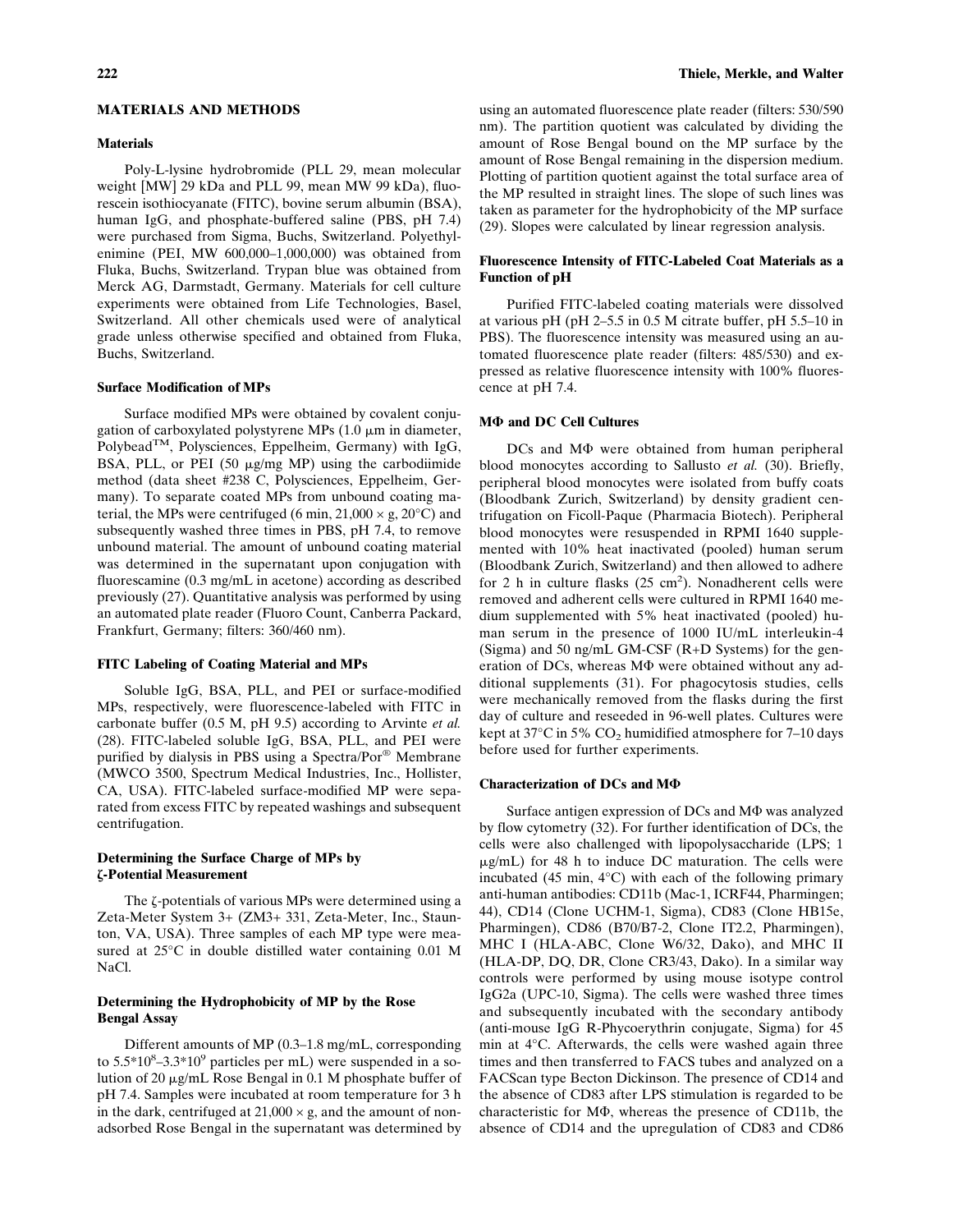# Phagosomal Fate of Surface-Modified MPs in DCs and M $\Phi$

after LPS stimulation is characteristic for DC (6,32). According to these criteria, more than 90% of the cells were identified as DC or M $\Phi$ , respectively.

#### **Cell Viability and Trypan Blue Quenching**

Trypan blue quenching simultaneously allows the determination of cell viability and phagocytosis activity (14). Cell viability was checked by trypan blue exclusion (1% in PBS pH 7.4) as described elsewhere (14,33). When used as a solution of 250  $\mu$ g/mL in citrate buffer (pH 4.4), trypan blue has been demonstrated to completely quench extracellular fluorescence of FITC as described in a previous study in detail (14). In addition, penetration of trypan blue into necrotic cells typically leads to quenching of intracellular fluorescence. Thus, the recorded fluorescence strictly originates from phagocytosed MP in viable cells only .

#### **Determination of MP Phagocytosis and Intracellular pH**

DCs and M $\Phi$  were cultured in 96-well plates at  $10^4$  cells per well for 10 days. For phagocytosis studies, the medium was replaced by 50  $\mu$ L of MP dispersed in HEPES buffer (0.2 M, pH 7.4) containing 1 mM  $Ca^{2+}$  (3.3\*10<sup>8</sup> MP/mL). Cells were incubated at pH 7.4, either 4 or 37°C, for 4 h. The subsequent measurement of fluorescence intensity was performed at room temperature by using an automated plate reader (filters: 485/530). The following parameters were used:

- $F_{\text{all}}$ : Fluorescence intensity of all MP incubated in the presence of cells at 4°C. At this temperature phagocytosis was blocked to allow determination of F for all MP in the extracellular milieu (pH 7.4).
- $F_{37}$ : Fluorescence intensity of all MP incubated in the presence of cells at 37°C.
- Fintra: Measured after quenching with trypan blue, representing the fluorescence intensity of all phagocytosed, intracellular MP.
- $P_a$ : Number of MP per well.<br>C: Number of cells per well.
- Number of cells per well.

# *Calculation of MP Uptake*

Because of the pH sensitivity of the fluorescence label, its reduced intracellular fluorescence in a low pH environment can be compensated as follows:

| Fluorescence intensity of a single  |                                                |
|-------------------------------------|------------------------------------------------|
| particle:                           | $F_{MP} = F_{all}/P_a$                         |
| Amount of nonphagocytosed           |                                                |
| extracellular MP at $37^{\circ}$ C: | $F_{\text{extra}} = F_{37} - F_{\text{intra}}$ |
| Number of extracellular MP:         | $P_e = F_{extra}/F_{MP}$                       |
| Number of intracellular MP:         | $P_i = P_a - P_e$                              |
|                                     |                                                |

Average number of MP phagocytosed per cell:  $P_i/C$ 

#### *Calculation of Intracellular pH in the Microenvironment of Phagocytosed MPs*

The pH-dependent fluorescence intensity of phagocytosed MPs relates to  $P_i$  and the difference between extracellular and intracellular pH as previously used by (34,36–38):

Change in fluorescence intensity  
of P<sub>a</sub> after phagocytosis: 
$$
F_{\text{phago}} = F_{\text{all}} - F_{37}
$$
  
Fluorescence intensity of P<sub>i</sub> at  
 $F_{\text{p}} = F_{\text{p}}$ 

Remaining relative fluorescence intensity of  $P_i$ :

pH 7.4:  $F_{7.4} = F_{\text{intra}} + F_{\text{phago}}$  $F_{\text{remain}\%} = F_{\text{intra}}/F_{7.4}*100$ 

By means of the fluorescence intensity of various FITClabeled polymers (PLL, PEI, IgG, and BSA) as a function of pH, microenvironmental pH values can be derived from the experimentally obtained fluorescence intensities, i.e., Fremain%. The respective profiles are depicted in Fig. 1 and are further described in the results section.

#### **Microscopic Assessment of Phagocytosis**

The intracellular fluorescence of very small numbers of MPs was below the detection limit of the fluorescence plate reader. Thus, phagocytosis of BSA-coated MPs by DCs was assessed by fluorescence microscopy (Axiovert 35, Zeiss, Oberkochen, Germany). Phagocytosis studies and subsequent quenching of extracellular MPs with trypan blue were performed as described above. The extent of phagocytosis was then monitored by using an inverted microscope (Axiovert 35, Zeiss, Oberkochen, Germany) equipped for fluorescence microscopy (excitation 450–490 nm, emission 520 nm). Data indicate the mean number of MPs counted in 150 representative cells per sample.



**Fig. 1.** Fluorescence intensity of FITC-labeled coating materials, (a) FITC-PLL and FITC-PEI, (b) FITC-BSA and FITC-IgG, as a function of pH. The fluorescence intensity is expressed in % was set to 100% at pH 7.4.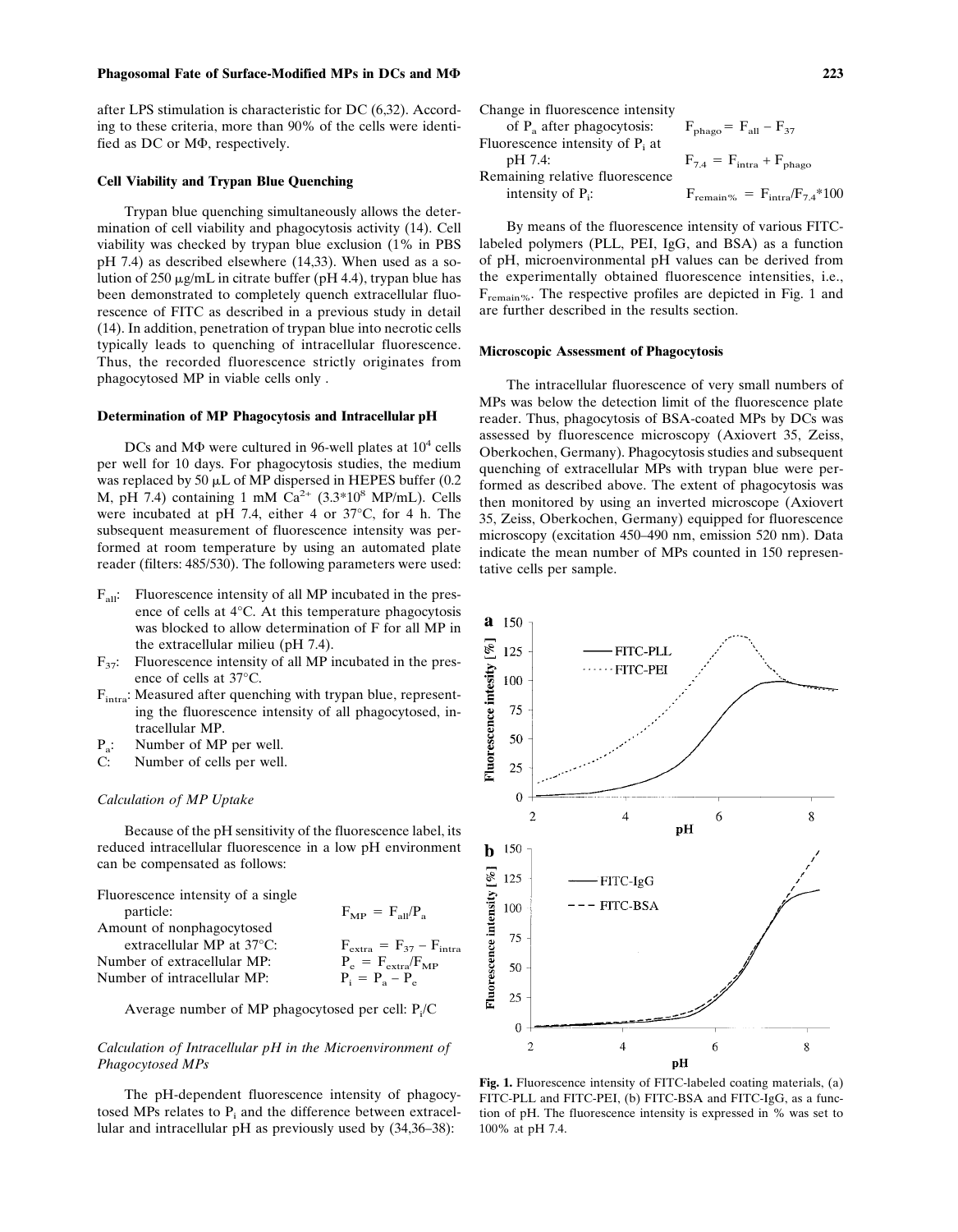#### **Processing of Cells for TEM**

Cells were washed three times in Hank's balanced salt solution and resuspended in phosphate buffered 2.2% glutaraldehyde solution at pH 6.8. The cells were postfixed in 1% osmium tetroxide in 0.1 M sodium cacodylate buffer and contrasted in 0.5% uranyl acetate in 0.05 M maleate buffer. Dehydration was performed in a graded series of ethanol-water mixtures (v/v; 70, 80, 96, and 100%). Gradual replacement of ethanol was performed with propylene oxide before infiltration and embedding in epoxy resin. Ultrathin sections were cut using an ultramicrotome (Reichert, Vienna, Austria) and were collected on 200-mesh carbon-coated copper grids. After staining with uranyl acetate and counterstaining with lead citrate, samples were observed by TEM at 60 kV using a Phillips 300 (Phillips Electronic Instruments, Inc., New Hanover, NJ, USA).

# **RESULTS**

# **Properties of Various Surface-Modified MPs**

MPs displaying different surface properties were generated by covalent coating with either proteins (BSA or IgG) or polyamines (PEI or PLL; Table I). All surface modifications resulted in high coating efficiencies ranging from  $15-30 \mu g/mg$ MPs (equivalent to 2.6–5.2 ng/mm<sup>2</sup>). Surface charges were determined by measuring the  $\zeta$ -potentials. Polyamine-modified MPs displayed highly positively charged surfaces in the range of +45.7 to +38.2 mV, whereas protein-modified MP displayed negatively charged surfaces in the range of –16.9 to −21.1 mV (Table I). As a control, the surface charge of plain polystyrene MPs was practically neutral. Moreover, we determined the hydrophobicity of the various surface-modified MPs by the previously established Rose Bengal partitioning method (29,36). The method was modified and performed as a microassay. In principle, MPs dispersed in an aqueous medium were regarded as a two-phase system with the surface layer of the MPs as one phase and the dispersion medium as the second phase. Plotting of the partition coefficients of the dye against the total surface area of the microspheres yielded straight lines. The slopes represent arbitrary hydrophobicity values for the surface of the microspheres. As expected, plain polystyrene MPs displayed the highest hydrophobicity followed by BSA- and IgG-coated MPs (Fig. 2). The Rose Bengal partitioning method was not suitable for cationic surfaces because of ionic interactions with the negatively charged Rose Bengal. However, because of the high charge density of

**Table I.** Coating Efficiency and Surface Charge of Polyamine and Protein-Coated Microparticles

| Type of<br>coating   | Coating efficiency<br>$(\mu g/mg)$ | ζ-potential<br>$(mV)^a$ |
|----------------------|------------------------------------|-------------------------|
| <b>PLL 29</b>        | $29.8 + 1.2$                       | $+38.2 \pm 3.3$         |
| <b>PLL 99</b>        | $27.4 + 2.6$                       | $+42.0 \pm 3.5$         |
| Polyethylenimine     | $26.3 + 3.3$                       | $+45.7 \pm 4.1$         |
| IgG                  | $14.5 \pm 1.9$                     | $-21.1 \pm 1.6$         |
| Bovine serum albumin | $18.4 \pm 2.1$                     | $-16.9 \pm 1.2$         |
| Non-coated MPs       |                                    | $-0.8 \pm 1.5$          |

<sup>*a*</sup> Measured in 0.01 N NaCl; data are means of three samples  $\pm$  SD.



**Fig. 2.** Relative hydrophobicity of various surface-modified microparticles determined by the Rose Bengal adsorption assay. Data show the mean  $\pm$  SD (n = 3). Non-coated polystyrene microparticles (PS).

the polyamine coating, assumption of a rather hydrophilic surface is reasonable.

# **Assessment of Phagocytosis and Intracellular pH in the Microenvironment of Phagocytosed MP**

We measured the phagocytosis of the various surfacemodified MPs in human blood-derived MФ and DCs by using an automated fluorescence plate reader. To not to change the surface properties of the MP as the result of serum protein adsorption, a serum-free incubation medium was used. Further studies are currently performed to assess the influence of serum protein adsorption on the phagocytosis of  $M\Phi$  and DCs. The assessment of intracellularly located MPs requires surface- but not bulk-conjugated FITC to allow quenching of extracellular fluorescence by trypan blue (14). The pHdependent fluorescence intensity of various FITC-derivatives is characterized as outlined in Fig. 1. Because the phagocytosed MPs may be exposed to an acidic intracellular environment as it occurs in phagosomes or phagolysosomes, the change in fluorescence intensity must be compensated to assess phagocytosis capacity. Furthermore, we used the pHdependent fluorescence intensity to calculate the pH in the microenvironment of phagocytosed MPs. The change in pH was most pronounced between pH 4 and 7 (Fig. 1a and b) and, thus, the phagosomal pH can be determined depending on the state of phagosomal maturation (34,35,37,38).

Phagocytosis of the various surface-modified MPs was determined in DCs and  $M\Phi$  (Fig. 3). BSA-coated MP with a negatively charged and comparatively hydrophilic surface were phagocytosed by DCs at a significantly lower degree than by  $M\Phi$ . In contrast, phagocytosis of IgG-coated MP displaying analogous surface properties was much larger and at



**Fig. 3.** Phagocytosis of various surface-modified microparticles by macrophages and dendritic cells. Data show the mean  $\pm$  SD (n = 3).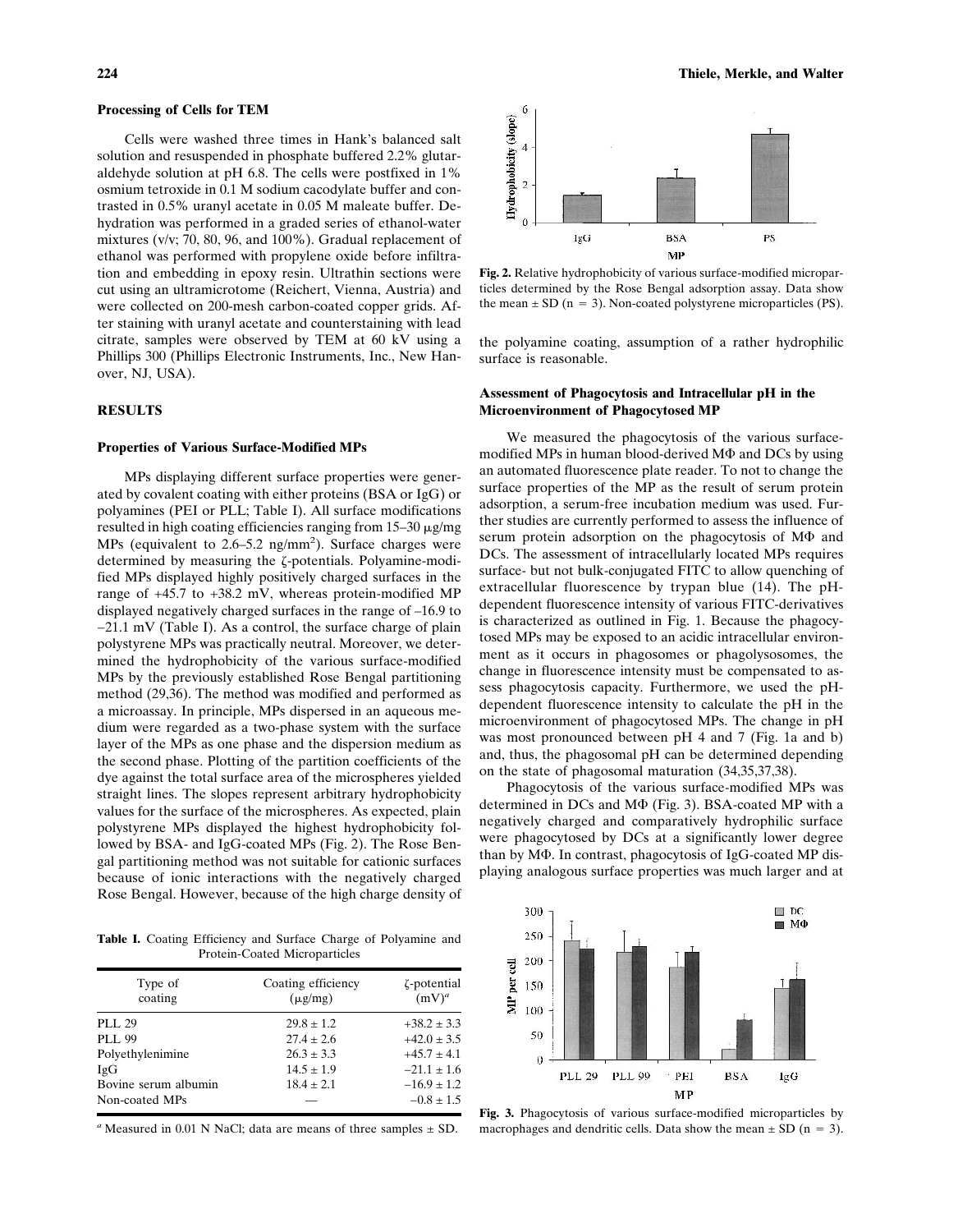# Phagosomal Fate of Surface-Modified MPs in DCs and M $\Phi$

comparable efficiencies with both cell types. All cationic polyamine-modified MPs induced phagocytosis on the highest level in both DCs and  $M\Phi$  (Fig. 3).

The pH in the microenvironment of phagocytosed MPs was probed using a pH-dependent fluorescent label conjugated to the various tested polyamine (PLL and PEI) or protein coatings (IgG and BSA). The relationships between the recorded fluorescence intensities and the pH of the tested polymers are depicted in Fig. 1, showing more or less sigmoidal relationships for PLL, IgG, and BSA.

An acidified microenvironment was found in the phagosomes of the IgG-coated MP in the range of pH 4.6 to 5.1, both in DC and  $M\Phi$  (Table II). The low incidence of phagocytosis of BSA-coated MPs by DCs was below the detection limit of the fluorescence plate reader. Thus, information about the effect of BSA-coated MPs on the phagosomal pH in  $DCs$  is missing, but phagosomes of  $M\Phi$  were shown to be similarly acidified as upon IgG-coated MPs. In contrast, the microenvironment of phagocytosed PLL-coated MPs was less acidic for both DCs and  $M\Phi$ , i.e., pH 6.0–6.3 for both PLL coatings (Table II). The peak-shaped profile, which was found in the case of PEI led to two potential pH values of 6.0 and 6.8, both indicating a significantly increased microenvironmental pH compared with protein-coated MPs (Table II). In summary, our data may suggest diminished phagosomal acidification in the presence of polyamine-coated MPs vs. protein-coated MPs.

# **Mechanism of Phagocytosis and Intracellular Fate of the MP**

We used TEM to compare the histology of the phagocytosis and the intracellular fate of cationic, polyamine-coated MPs with those of anionic, protein-coated MPs, both in DCs and M $\Phi$ . The objectives of these experiments were to distinguish between two hypotheses for the diminished acidification. Firstly, intraphagosomal buffering and or delay of phagosomal maturation may be continued. Secondly, polyamine-induced rupture of the endosomal membrane has been previously demonstrated to lead to the endosomal escape of PEI-associated material into the cytosol (26).

Previously, BSA-coated MPs have been demonstrated to be internalized into spacious phagosomes followed by a rapid fusion with lysosomes (21). In our study, PLL 99 and PEIcoated MPs were chosen as examples for cationic MP and compared with anionic, BSA-coated MP. As confirmed by TEM, the majority of the polyamine-coated MPs were inti-

**Table II.** Microenvironmental pH in the Phagosomes of Phagocytosed Microparticles Coated with Various Polyamines and Proteins

| Type of<br>coating   | $pH$ in $DC^a$                    | pH in $M\Phi^a$                   |
|----------------------|-----------------------------------|-----------------------------------|
| <b>PLL 29</b>        | $6.0 + 0.1$                       | $6.1 \pm 0.2$                     |
| <b>PLL 99</b>        | $6.3 + 0.2$                       | $6.1 \pm 0.3$                     |
| Polyethylenimine     | $6.0 \pm 0.2$ $(6.8 \pm 0.2)^{b}$ | $6.0 \pm 0.2$ $(6.7 \pm 0.2)^{b}$ |
| <b>IgG</b>           | $5.1 \pm 0.2$                     | $4.9 \pm 0.1$                     |
| Bovine serum albumin | n.d.                              | $4.6 \pm 0.4$                     |

 $a$  Data represent means of three samples  $\pm$  SD.

*<sup>b</sup>* The peak-shaped profile of fluorescence intensity chart led to two potential pH values with the higher number given in parentheses (see Fig. 1).

mately engulfed by large pseudopods (Fig. 4a, arrows), resulting in a tightly apposed membrane covering the surface of the MPs (Fig. 4a, arrowheads). In some cases cationic MPs appeared to sink into the cells, especially for the sequential phagocytosis of several MPs in a row. Nonetheless, after phagocytosis cationic MPs were always enclosed by a tightly apposed membrane (Fig. 4b, arrowheads). In contrast, pseudopod formation was never observed upon phagocytosis of BSA-coated MPs, which appeared to sink into the cells as already observed in previous studies (21).

After 4 h, the vast majority of the polyamine and BSAcoated MPs were found to be enclosed by a phagosomal membrane (Fig. 5) with only a few exceptional polyaminecoated MPs, where such a membrane could not be clearly identified. BSA-coated MPs were mainly found in spacious phagosomes with large parts of the phagosomal membrane being distant from the surface of the MP (Fig. 5a). Only few MPs were found in phagosomes with a tightly apposed membrane (Fig. 5b). In contrast, the majority of PLL 99-coated MPs (Fig. 5c and d) and PEI-coated MPs (Fig. 5e and f) were engulfed in phagosomes with tightly apposed phagosomal membranes (Fig. 5c–f).

# **DISCUSSION**

Cationic MPs have gained increasing interest as delivery systems to target phagocytic cells such as DC and M (14,24,39–41). Their cationic surface charge has been demon-



**Fig. 4.** Transmission electron microscopy of the phagocytosis of polyethylenimine-coated microparticles (MPs) by dendritic cells. (a) The majority of MPs are internalized by the formation of pseudopods (arrows) or (b) in some cases by sinking into the cell. The cellular membrane is tightly adjoined to the MP surface (arrowheads).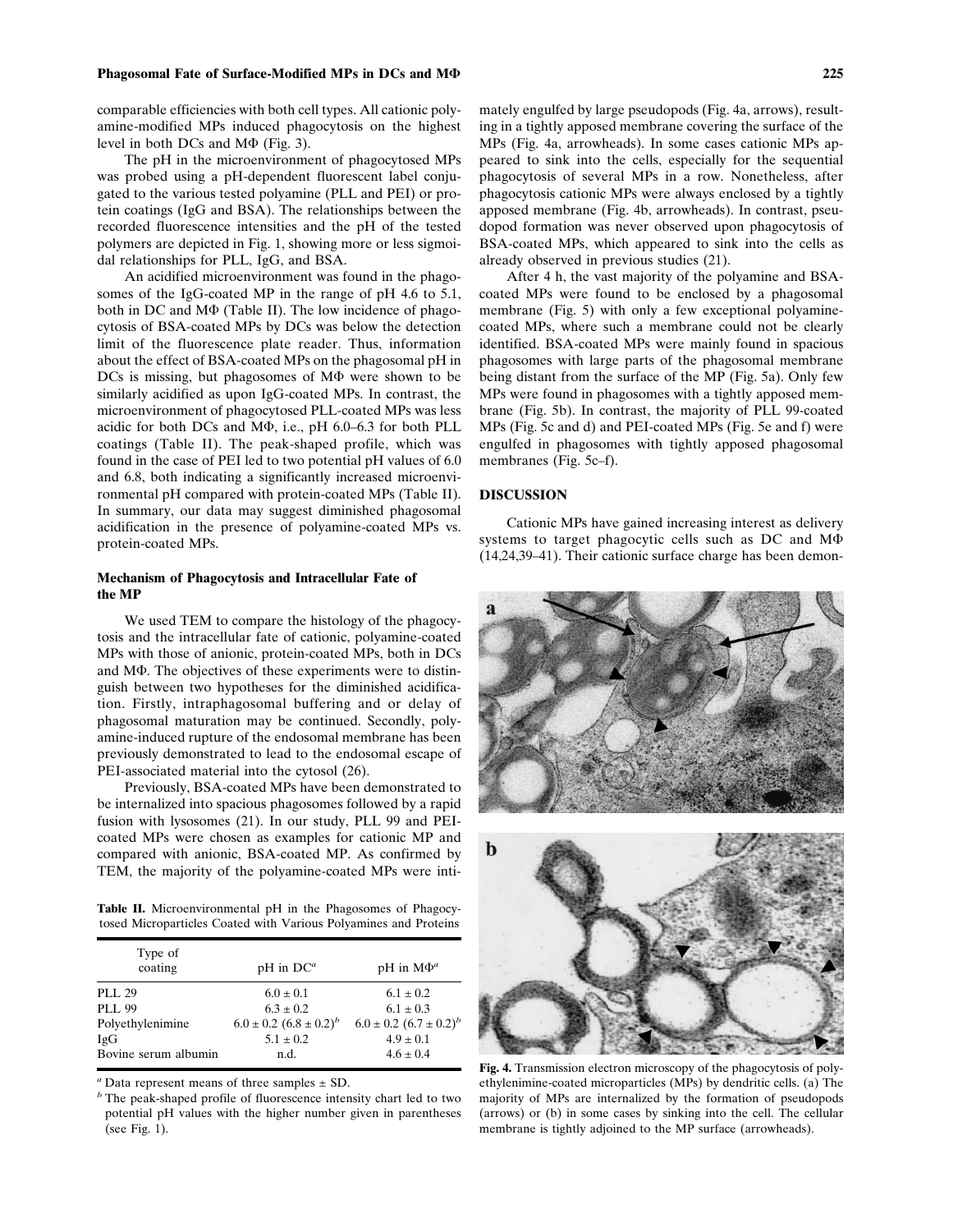

**Fig. 5.** Transmission electron microscopy of surface-modified MPs phagocytosed by dendritic cells after 4 h for (a, b) BSA-coated microparticles (MPs), (c, d) PLL 99-coated MPs, and (e, f) polyethylenimine-coated MPs. MPs are located in phagosomes with the phagosomal membrane tightly adjoined to the MP surface (b-f) or in spacious phagosomes with large parts of the phagosomal membrane distant from the MP surface (a).

strated to strongly enhance phagocytosis by such cells (14). In this study, we investigated the degree of phagocytosis of various polyamine-coated MPs in comparison to protein-coated MPs, including an IgG-coating that was previously shown to elicit receptor-specific phagocytosis (42,43). In addition, we evaluated the mechanism of phagocytosis and the intracellular fate of internalized MPs by probing their microenvironmental pH in combination with electron microscopy. Cationic MPs were efficiently phagocytosed by DCs through extensive pseudopod formation and ended up in phagosomes displaying a tightly apposed membrane. The expected acidification of the phagosomal microenvironment was only found with protein-coated MPs, whereas the phagosomes containing polyamine-coated MPs turned out to be less acidic. Typically, low phagosomal acidification was always concomitant with tight engulfment by the phagosomal membrane.

Consistent with other studies, hydrophilic BSA-coated MPs were internalized at a comparatively low frequency by  $M\Phi$  (41,44,45) and even more reduced by DC. The relatively low capacity of DC for nonspecific phagocytosis of foreign material has been demonstrated in previous studies (18,46, 47). Whereas particle scavenging by  $M\Phi$  was found to be highly efficient and led to the clearance of foreign material, DCs have been suggested to phagocytose only to an extent that is necessary to initiate the immune response (18).

Coating of MPs with IgG resulted in even more hydrophilic surfaces than BSA-coated MPs with comparable surface charge but led to more pronounced phagocytosis, which was comparably efficient in both DCs and M $\Phi$ . This may be explained by the interaction of the IgG-coated MPs with Fc receptors, which are abundantly expressed on the cell membrane of both DCs and MФ, and mediate efficient receptormediated phagocytosis (15,48–50).

The strong phagocytosis of hydrophilic polyaminecoated MPs by DCs and  $M\Phi$  is suggested to be caused by their strongly positive surface charge, which was demonstrated to be independent of the molecular weight or the chemical structure of the polyamines used in this study. The ionic attraction between the positively charged MPs and the negatively charged cell surface of the cells is likely to represent a strong stimulus that initiates binding and subsequent internalization (51).

Two principal mechanisms have been discussed to explain the internalization of MPs by phagocytic cells (20). For cationic MPs, we observed active pseudopod advancement engulfing the MPs, which is in analogy to the zipper mechanism and resulted in the formation of tightly apposed phagosomes. After the zipper mechanism, ingestion occurs by sequential engagement of a phagocyte's membrane against the MPs surface. Pseudopod advancement proceeds no further than receptor-ligand interactions permit and is probably related to a high affinity of the cell membrane to the particle surface. This could be induced by involvement of a receptorligand interaction, such as with IgG-opsonized or IgG-coated particles, which were actively engulfed by large protrusions, ending up in tightly apposed phagosomes (20). Alternatively, a high affinity of the particle surface to the cell membrane, such as for hydrophobic or positively charged particles, may result in a similar effect.

In contrast, hydrophilic BSA-coated MPs were phagocytosed without formation of pseudopods and ended up in loosely apposed phagosomes. This is in agreement with findings by others  $(21)$  and suggests phagocytosis in DCs and M $\Phi$ to occur according to the trigger mechanism (20). In this case, the particle would be ingested by a sinking-in-to-the-cell-like manner in loose contact to the phagosomal membrane.

Phagocytosed material ends up in phagosomes where it is then subject to several "fusion and fission" processes between phagosomes and lysosomes in order to exchange membrane constituents and vesicular contents (52). Thereby, the phagosome matures and acquires enzymes and membrane bound proton pumps, which are typically associated with lysosomes leading to a significant acidification of the matured phagosome (34,36–39). However, phagosomal maturation has been demonstrated to be inhibited depending on the type of phagocytosed MPs (21). Particularly, hydrophobic MPs were engulfed in tightly fitting phagosomes inhibiting phagosomal maturation. Protein-coated and hydrophilic MPs, however, were found to display loose interaction with the phagosomal membrane allowing rapid fusion with lysosomes (21). These observations are in accordance with our findings on proteincoated MPs carrying hydrophilic and negatively charged surfaces. Moreover, phagocytosed BSA- and IgG-coated MPs were found to end up in more acidic microenvironments of pH 4.6 to 5.1, indicating matured phagosomes. In contrast, we found hydrophilic polyamine-coated cationic MPs to be engulfed in tightly fitting phagosomes with a significantly less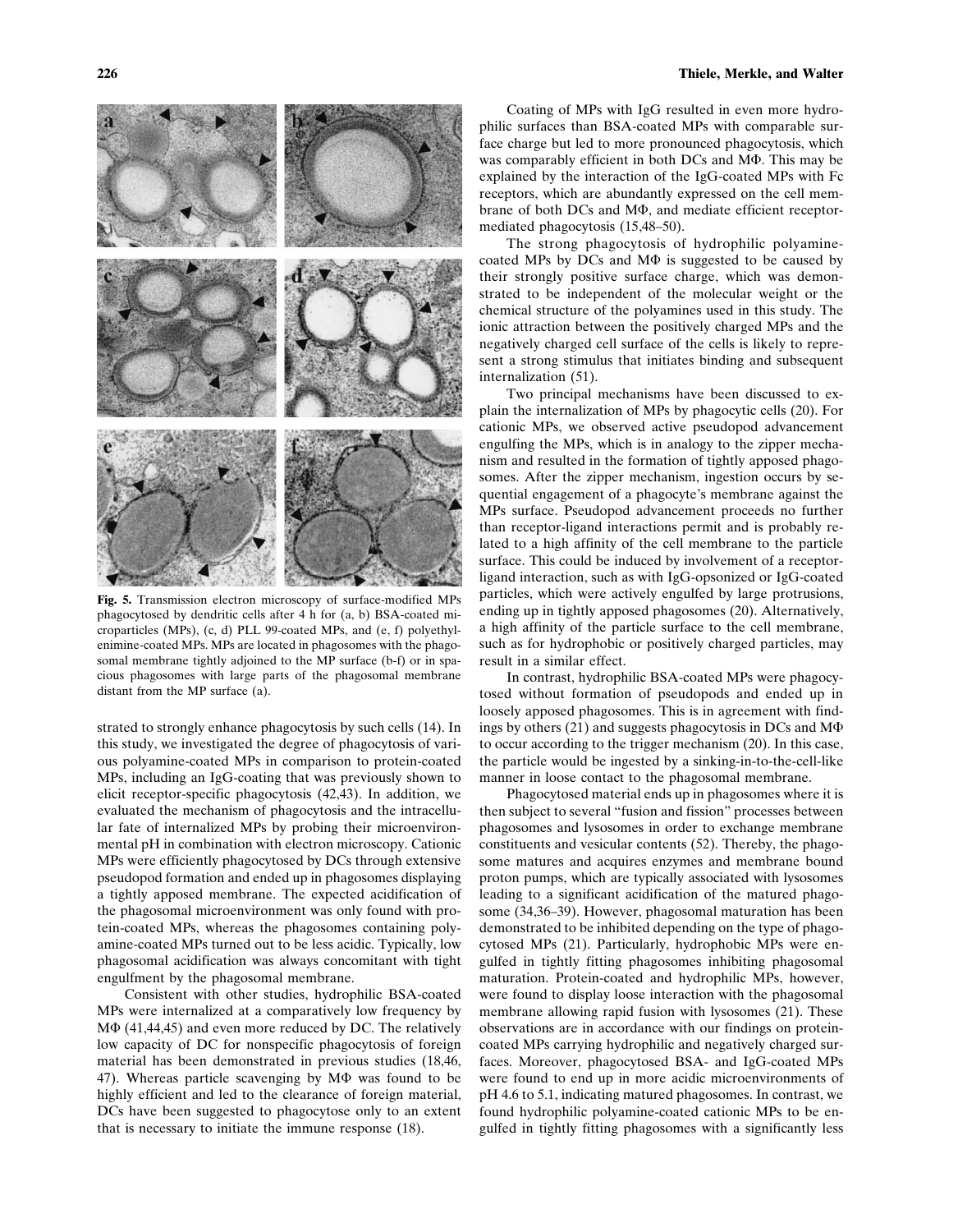#### Phagosomal Fate of Surface-Modified MPs in DCs and M $\Phi$

acidic microenvironmental pH (6.0–6.8) as compared with protein-coated MPs. Phagosomal buffering, potentially followed by delayed phagosomal maturation, is one way to explain the minor acidification through cationic, polyaminecoated MP vs. the pronounced acidification with anionic, protein-coated MP (Table II). Another hypothesis is the polyamine-induced rupture of the endosomal membrane, which has been previously demonstrated to lead to the endosomal escape of PEI-associated material into the cytosol (26). According to the proton sponge hypothesis introduced by Behr (26), extensive buffering of the phagosome may even provoke ongoing proton transport by membrane-bound proton pumps and is followed by water influx. Finally, rupture of the phagosomal membrane and escape of the material entrapped in the phagosomes into the cytosol could be the consequence  $(26)$ .

Based on our findings, we suggest maturation of phagosomes containing cationic MPs to be inhibited because of ionic interactions with the negatively charged phagosomal membrane. Besides, the investigated polyamines are likely to delay phagosomal acidification because of their buffering capacity (26). However, there was no visible evidence for phagosomal escape. The majority of the phagocytosed cationic MP observed in our study were coated by a tight phagosomal membrane even after 4 h of incubation and displayed no significant membrane disruption.

In summary, although hydrophilic, cationic MPs were efficiently phagocytosed by DCs, exceeding even the efficiency of receptor-mediated internalization of IgG-coated MPs. Electrostatic attraction between the positively charged MP surface and the negatively charged cell surface is likely to mediate binding and subsequent internalization. Phagocytosis was initiated by pseudopod advancement and led to the formation of phagosomes with a tightly apposed phagosomal membrane in a zipper-like manner. Furthermore, we found the intracellular pH in the microenvironment of cationic MPs to be significantly less acidic compared with the lower pH with other protein-coated MPs. This may be explained by the tight fit of the phagosomal membrane, which is suggested to lead to the inhibition of phagosomal maturation. Alternatively, intraphagosomal buffering by cationic coatings is likely to contribute to the reduced acidification and could also lead to delayed phagosomal maturation. In summary, the properties of cationic MPs to strongly enhance phagocytosis by DCs in combination with a delayed phagosomal maturation may hold promise for the intracellular delivery of immunomodulating therapeutics, which must be protected against lysosomal degradation to maintain their activity.

# **ACKNOWLEDGMENT**

This work was supported by grants #4037**-**55144 from the Swiss National Research Foundation. Furthermore, we thank Dr. Ernst Wehrli and Dr. Markus Müller for their excellent help in electron microscopy.

# **REFERENCES**

- 1. S. Raychaudhuri and K. L. Rock. Fully mobilizing host defense: building better vaccines. *Nat. Biotech.* **16**:1025–1031 (1998).
- 2. E. Walter, D. Dreher, M. Kok, L. Thiele, S. G. Kiama, P. Gehr, and H. P. Merkle. Hydrophilic poly(DL-lactide-co-glycolide) mi-

crospheres for the delivery of DNA to human-derived macrophages and dendritic cells. *J. Control. Release* **76**:149–168 (2001).

- 3. S. Prior, B. Gander, N. Blarer, H. P. Merkle, M. L. Subria, J. M. Irache, and C. Gamazo. In vitro phagocytosis and monocytemacrophage activation with poly(lactide) and poly(lactide-coglycolide) microspheres. *Eur. J. Pharm. Sci.* **15**:197–207 (2002).
- 4. J. Banchereau, F. Briere, C. Caux, J. Davoust, S. Lebecque, Y. J. Liu, B. Pulendran, and K. Palucka. Immunobiology of dendritic cells. *Annu. Rev. Immunol.* **18**:767–811 (2000).
- 5. A. Aderem and D. M. Underhill. Mechanisms of phagocytosis in macrophages. *Annu. Rev. Immunol.* **17**:593–623 (1999).
- 6. J. Banchereau and R. M. Steinman. Dendritic cells and the control of immunity. *Nature* **392**:245–252 (1998).
- 7. F. D. Finkelman, A. Lees, R. Birnbaum, W. C. Gause, and S. C. Morris. Dendritic cells can present antigens in vivo in a tolerogenic or immunogenic fashion. *J. Immunol.* **157**:1406–1414 (1996).
- 8. Y. Men, H. Tamber, R. Audran, B. Gander, and G. Corradin. Induction of a cytotoxic T lymphocyte response by immunization with a malaria specific CTL peptide entrapped in biodegradable polymer microspheres. *Vaccine* **15**:1405–1412 (1997).
- 9. K. Peter, Y. Men, G. Pantaleo, B. Gander, and G. Corradin. Induction of a cytotoxic T-cell response to HIV-1 proteins with short synthetic peptides and human compatible adjuvants. *Vaccine* **19**:4121–4129 (2001).
- 10. Z. Shen, G. Reznikoff, G. Dranoff, and K. L. Rock. Cloned dendritic cells can present exogenous antigens on both MHC class I and class II molecules. *J. Immunol.* **158**:2723–2730 (1997).
- 11. M. Svensson, B. Stockinger, and M. J. Wick. Bone marrowderived dendritic cells can process bacteria for MHC-I and MHC-II presentation to T cells. *J. Immunol.* **158**:4229–4236 (1997).
- 12. C. Scheicher, M. Mehlig, H. P. Dienes, and K. Reske. Uptake of microparticle-adsorbed protein antigen by bone marrow-derived dendritic cells results in up-regulation of interleukin-1 alpha and interleukin-12 p40/p35 and triggers prolonged, efficient antigen presentation. *Eur. J. Immunol.* **25**:1566–1572 (1995).
- 13. M. Kovacsovics-Bankowski and K. L. Rock. A phagosome-tocytosol pathway for exogenous antigens presented on MHC class I molecules. *Science* **267**:243–246 (1995).
- 14. L. Thiele, B. Rothen-Rutishauser, S. Jilek, H. Wunderli-Allenspach, H. P. Merkle, and E. Walter. Evaluation of particle uptake in human blood monocyte-derived cells in vitro. Does phagocytosis activity of dendritic cells measure up with macrophages? *J. Control. Release* **76**:59–71 (2001).
- 15. Y. Tabata and Y. Ikada. Phagocytosis of polymer microspheres by macrophages. *Adv. Polymer Sci.* **94**:107–141 (1990).
- 16. H. Ayhan, A. Tuncel, N. Bor, and E. Piskin. Phagocytosis of monosize polystyrene-based microspheres having different size and surface properties. *J. Biomat. Sci.* **7**:329–342 (1995).
- 17. M. Singh, M. Briones, G. Ott, and D. O'Hagan. Cationic microparticles: a potent delivery system for DNA vaccines. *Proc. Natl. Acad. Sci. USA* **97**:811–816 (2000).
- 18. S. G. Kiama, L. Cochand, L. Karlsson, L. P. Nicod, and P. Gehr. Evaluation of phagocytic activity in human monocyte-derived dendritic cells. *J. Aerosol Med.* **14**:289–299 (2001).
- 19. C. R. Sousa and J. M. Austyn. Phagocytosis of antigens by Langerhans cells. *Adv. Exp. Med. Biol.* **329**:199–204 (1993).
- 20. J. A. Swanson and S. C. Baer. Phagocytosis by zippers and triggers. *Trends Cell Biol.* **5**:89–93 (1995).
- 21. C. De Chastellier and L. Thilo. Phagosome maturation and fusion with lysosomes in relation to surface property and size of the phagocytic particle. *Eur. J. Cell Biol.* **74**:49–62 (1997).
- 22. J. A. Swanson and C. Watts. Macropinocytosis. *Trends Cell Biol.* **5**:424–428 (1995).
- 23. E. Walter and H. P. Merkle. Microparticle-mediated transfection of non-phagocytic cells in vitro. *J. Drug Target.* **10**:11–21 (2002).
- 24. K. S. Denis-Mize, M. Dupuis, M. L. MacKichan, M. Singh, B. Doe, D. O'Hagan, J. B. Ulmer, J. J. Donnelly, D. M. McDonald, and G. Ott. Plasmid DNA adsorbed onto cationic microparticles mediates target gene expression and antigen presentation by dendritic cells. *Gene Ther.* **7**:2105–2112 (2000).
- 25. M. J. Mahoney and W. M. Saltzman. Transplantation of brain cells assembled around a programmable synthetic microenvironment. *Nat. Biotech.* **19**:934–939 (2001).